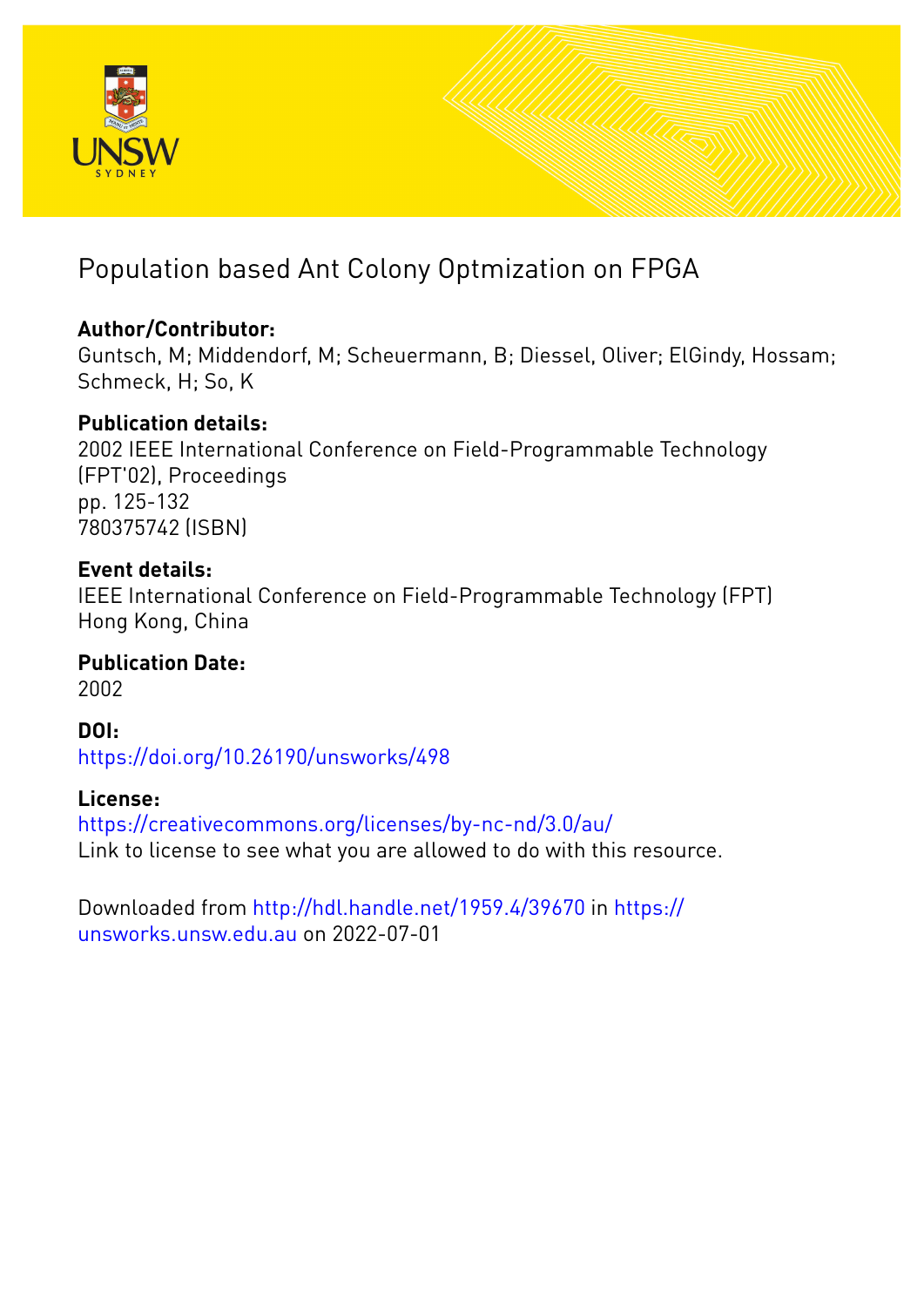# **Population based Ant Colony Optimization on FPGA**

M. Guntsch<sup>1</sup>, M. Middendorf<sup>3</sup>, B. Scheuermann<sup>1</sup>, O. Diessel<sup>2</sup>, H. ElGindy<sup>2</sup>, H. Schmeck<sup>1</sup>, K. So

 $\frac{1}{2}$ Institute AIFB  $\frac{2}{2}$ Compu mgu,bsc,schmeck @aifb.uni-karlsruhe.de

 ${}^{2}$ Computer Science and Engineering  ${}^{3}$ Institute of Computer Science<br>iversity of New South Wales, Australia University of Leipzig, Germany University of Karlsruhe (TH), Germany University of New South Wales, Australia odiessel,hossam,keiths @cse.unsw.edu.au middendorf@informatik.uni-leipzig.de

<sup>3</sup>Institute of Computer Science

# **Abstract**

*We propose to modify a type of ant algorithm called Population based Ant Colony Optimization (P-ACO) to allow implementation on an FPGA architecture. Ant algorithms are adapted from the natural behavior of ants and used to find good solutions to combinatorial optimization problems. General layout on the FPGA and algorithmic description are covered. The most notable achievements featured in this paper are a runtime reduction and including the approximation of the heuristic function by a small set of favored decisions which changes over time.*

## **1 Introduction**

The Ant Colony Optimization (ACO) metaheuristic for finding good solutions to combinatorial optimization problems (see [3] for an overview) is motivated by the behavior of real ant colonies. When ants attempt to find short paths between their nest and food sources, they communicate indirectly by using pheromone to mark the decisions they made when building their respective paths. In ACO, artificial ants search for good solutions in an iterative fashion: after  $m$  ants have constructed a solution, the best ant updates it's path in the decision graph. Afterwards, the next iteration of ants builds solutions with the updated pheromone information. This process continues until some stopping criterion is met. The pheromone information usually takes the form of a matrix, e.g. choosing  $j$  at place  $i$  in the decision graph has an associated pheromone value  $\tau_{ij}$ . In Population based ACO (P-ACO), however, a population of past good solutions is maintained instead of the entire pheromone matrix (see [6]). ACO has been used to find best solutions to a number of combinatorial optimization problems, for instance in scheduling (see [8]).

Some authors have studied parallel versions of ACO algorithms. But most of these efforts use coarse-grained approaches were each processor can hold the entire problem instance and the corresponding pheromone information. So far, [7] is the only work were a more fine-grained and hardware-oriented implementation of ACO is proposed. This implementation is suitable in particular for processor arrays with a dynamically reconfigurable bus system were algorithmic tasks like bit-summation and finding the rank of a number in a set of numbers can be done very efficiently. Therefore it can not be used directly for an implementation on FPGAs.

The rest of this paper is structured as follows. In Section 2 the P-ACO approach is described. The basic mapping of our Population based ACO on the FPGA is presented in Section 3. Section 4 discusses several extensions. A conclusion is given in Section 5.

# **2 Population based ACO**

In this section we describe in detail the type of ACO algorithm which we intend to realize on an FPGA. First we will describe the generic decision process performed by a single ant in the ACO algorithm for permutation problems. Afterwards, the Population based ACO as described in [6] is explained.

#### **2.1 Generic Decision Process**

When constructing solutions to a problem instance, ants proceed in an iterative fashion, making a number of local decisions. For a permutation problem an ant has to find a permutation  $\pi$  of a given set of *n* items so that the permutation has a minimal value with respect to a given evaluation function.

For example, for the Traveling Salesman Problem (TSP), there are *n* cities with pairwise distances  $d_{ij}$  between cities i and j for  $i, j \in [1:n]$ . The goal is to find a Hamiltonian cycle which minimizes the sum of distances covered, i.e. to find a monocyclic permutation  $\pi$  of  $[1:n]$  which minimizes  $\sum_{i=1}^{n} d_{i\pi(i)}$ . An ant starts at some city and proceeds by choosing the city to visit next from its current location until the tour is complete.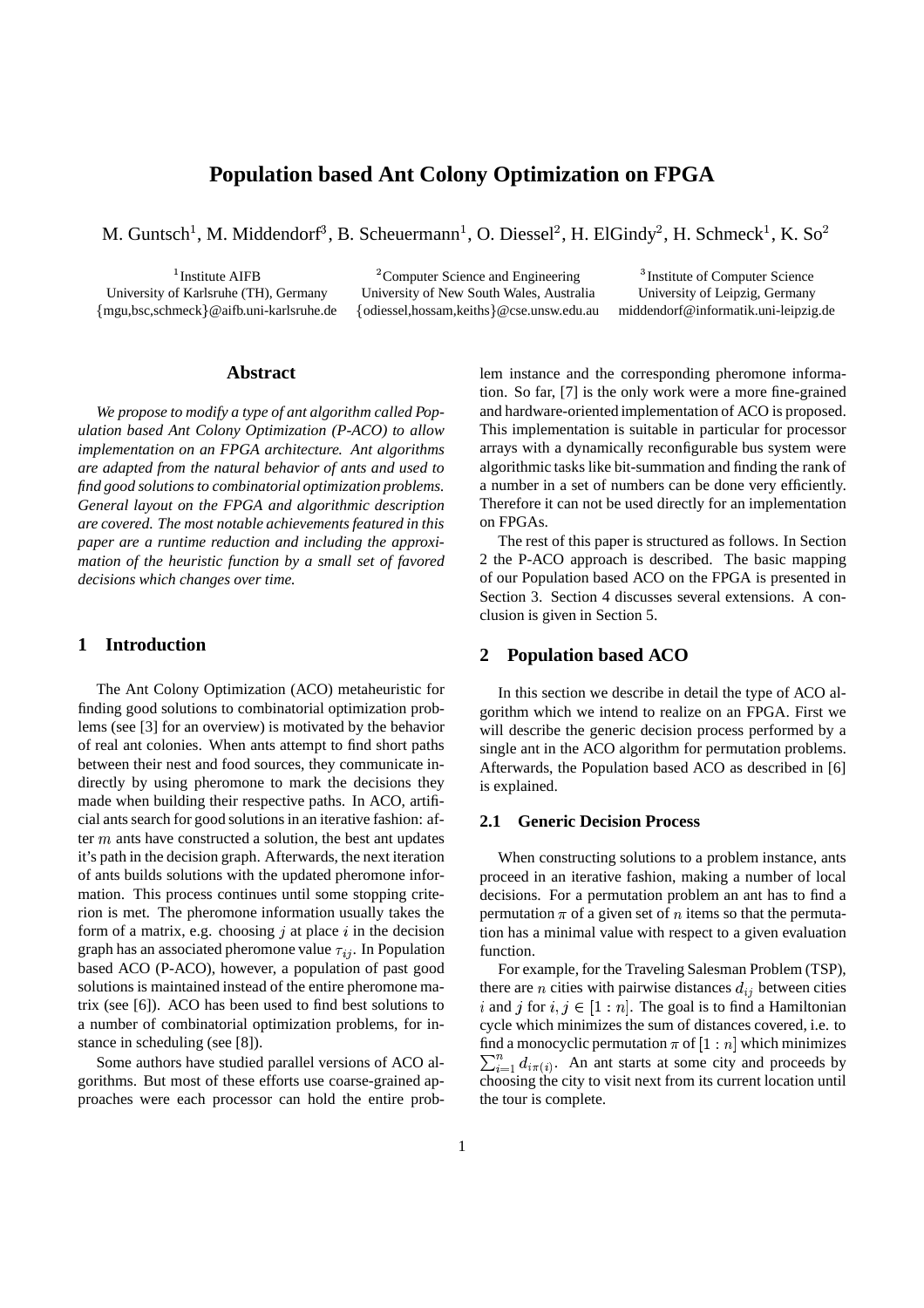For the Quadratic Assignment Problem (QAP) there are *n* facilities, *n* locations, and  $n \times n$  matrices  $[d_{ii}]$  and  $[f_{hl}]$ , where  $d_{ij}$  is the distance between locations i and j and  $f_{hl}$  is the flow between facilities h and l. The goal is to find an assignment of facilities to locations, i.e. a permutation  $\pi$  of  $[1:n]$  such that the sum of distance-weighted flows between facilities  $\sum_{i=1}^n \sum_{i=1}^n d_{\pi(i)\pi(i)} f_{ij}$  is minimized. An ant constructs a solution by going to a randomly chosen unassigned location and placing one of the remaining facilities there, continuing to do so until no free locations/facilities are left.

The decisions an ant makes are probabilistic in nature and influenced by two factors: pheromone information  $\tau_{ij}$ and heuristic information  $\eta_{ij}$ , each indicating how good it is to choose item  $j$  at place  $i$  of the permutation. An ant chooses according to a probability distribution over the set of valid choices

$$
\forall j \in S: \ p_{ij} = \frac{\tau_{ij}^{\alpha} \cdot \eta_{ij}^{\beta}}{\sum_{k \in S} \tau_{ik}^{\alpha} \cdot \eta_{ik}^{\beta}} \tag{1}
$$

where parameters  $\alpha$  and  $\beta$  are used to define the relative influence of pheromone values and heuristic values.

For TSP the pheromone matrix  $[\tau_{ij}]$  is encoded in a city  $\times$  city fashion, which means that  $\tau_{ij}$  is an indication of how good it was to go from city  $i$  to city  $j$ . When initializing the pheromone matrix, the diagonal elements  $\tau_{ii}$  are therefore set to 0, and all other pheromone values are set to the same positive value  $\tau_{init} > 0$ . The heuristic information is derived from the distance between cities by setting  $\eta_{ij} = 1/d_{ij}$ . Typically,  $\beta > 1$  is chosen since the  $\eta$  values tend to be very close to one another.

For QAP, the pheromone value  $\tau_{ij}$  gives information about placing facility  $j$  on location  $i$ . Initially, all pheromone values are set to the same value  $\tau_{init} > 0$ . As a standard approach, ACO algorithms for the QAP do not make use of heuristic information (see [9]).

#### **2.2 Solution Population**

After  $m$  ants have constructed a solution, the pheromone information is updated for the ants in the next iteration. P-ACO uses a population of (previously best) solutions from which the pheromone matrix can be derived. Initially the population of solutions is empty. For the first  $k$  iterations of ants the best solution found in that iteration enters the population but no solution is removed. After that, whenever the population is updated, the best solution of the iteration enters the population and the oldest one is removed so that the size of the population remains  $k$ . This means that the population can be maintained like a FIFO-queue. Hence, when  $k$  is the size of the population each solution that enters the population has an influence on the decisions of the

ants over exactly  $k$  subsequent iterations. Other possibilities for determining which solutions should enter/leave the population are discussed in [5]. The pheromone matrix is updated as follows:

- whenever a solution  $\pi$  enters the population, do a positive update:  $\forall i \in [1, n] : \tau_{i\pi(i)} \mapsto \tau_{i\pi(i)} + \Delta$
- whenever a solution  $\sigma$  leaves the population, do a negative update:  $\forall i \in [1, n] : \tau_{i\sigma(i)} \mapsto \tau_{i\sigma(i)} - \Delta$

Note that this results in  $k + 1$  discrete possible pheromone values and is different to the standard ACO, where evaporation is used to reduce all pheromone values after an iteration (see [2, 4]).

The increment value  $\Delta > 0$  and the population size k, along with the number of ants per iteration  $m$ , are all parameters of the algorithm. Recall that for initialization every pheromone value  $\tau_{ij}$  is set to  $\tau_{init}$  except for problems were some pheromones that do not correspond to possible choices are set to zero. Note, that the exact value of  $\tau_{init}$  is arbitrary, as  $\Delta$  can simply be scaled accordingly.

# **3 FPGA mapping of P-ACO**

In the following we first give an overview of aspects to be considered when mapping ACOs into the available resources on an FPGA-chip. We then outline the algorithmic operations required by the mapping. An analysis of the area required by mapping the operations to Virtex is presented at the end of this section.

#### **3.1 Overview**

Of primary concern in mapping an ACO algorithm to fine-grained hardware such as FPGAs is the handling of the  $n \times n$  arrays representing the pheromone and heuristic values. In the sequential RAM model these are stored in memory and accessed by one ant at a time. Ants are processed iteratively and after  $m$  ants the population of good ants is updated. Previous parallel implementations [7] pipe a set of ants through statically allocated  $n \times n$  matrices in a systolic fashion. For hardware of fixed size, parameterizing the mapping on  $n$  limits us unduly. We have instead chosen to map a generation of  $m$  ants to the FPGA resource and process them, i.e. allow them to develop a solution over  $n-1$  decision cycles, in place. As  $n$  grows our hardware requirement for processing grows linearly, not quadratically, and we envisage folding our processing hardware to fit the available area (see Section 4 for more details).

The significant challenge we then face in developing a suitable mapping is how to implement and determine the probability distribution of Equation 1. Since the membership of set  $S$  is dynamic, the usual approach is to compute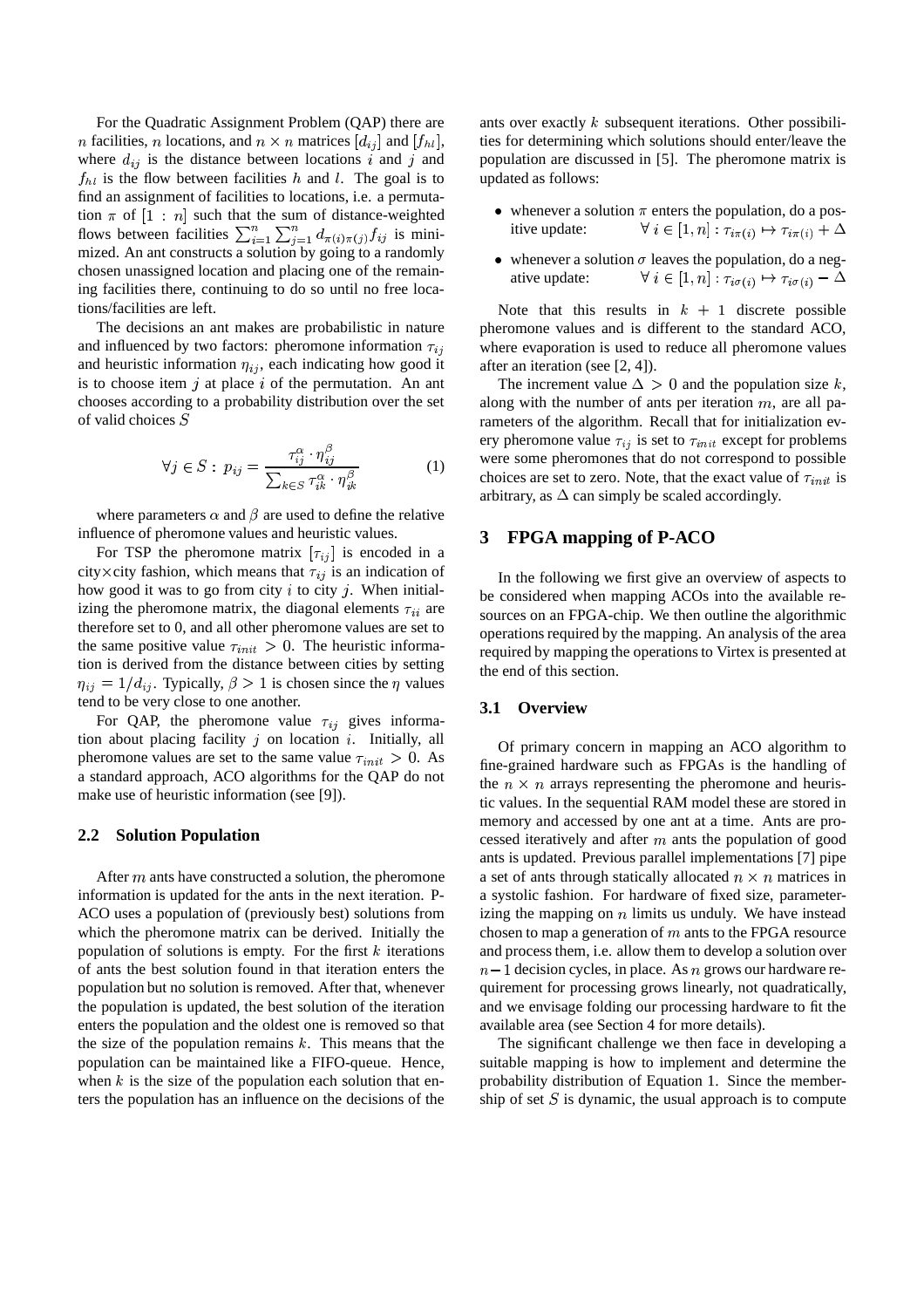the prefix sums of the products in the numerator over the as yet unchosen elements that remain in the set at the beginning of the decision step. This suggests the need to support multiplication and addition operations, and potentially  $O(n)$  time to compute the distribution, neither of which are attractive for implementation in current field-programmable technology. If we restrict ourselves to problems like QAP that do not usually consider heuristic information, the need for multiplication is avoided. Furthermore, we can observe that the population of  $k$  previous good solutions contribute at most  $k$  positive pheromone updates to the set of choices currently available to the ant. Thus, by broadcasting the  $k$ elements of the respective solutions in the population, an ant can determine how many updates apply to the current set  $S$  and which elements in  $S$  were targeted by an update. The former allows the denominator of Equation 1 to be calculated in constant time following the broadcasts. The latter can be used together with a randomly generated number to select an element remaining in  $S$  according to the probability distribution of Equation 1 in constant time. Our method relies upon buffering the addresses of elements in  $S$  whose pheromone value should be updated according to their occurrence in one of the population entries. Multiple updates to the one element give rise to multiple entries in the buffer. Scaling the number of buffered addresses by  $\Delta$  and adding the size of the selection set  $S$  yields the required denominator  $R$ . Subtracting the size of  $S$  from a uniformly distributed random number  $r \leq R$  then yields either the address a (in $dex$ ) of the element to be chosen from  $S$  directly, or its address as selected from the buffer when the difference  $d$  is scaled by  $1/\Delta$ . Choosing  $\Delta$  to be a power of 2 further simplifies calculations by reducing the scaling operationsto left and right shifts.

The significance of this approach is that the decision cycle for an ant takes  $\Theta(k)$  time assuming the random number generation can be bound to  $O(k)$  steps (see the next subsection for further analysis). For a problem of size  $n$ , this implies  $\Theta(nk)$  time is required per ant to complete a solution. In comparison, a sequential processor will require  $O(n^2)$ time per ant. The functional parallelism embodied in processing  $m$  ants in parallel on the FPGA allows  $m$  solutions to be formed in  $\Theta(nk)$  time, which compares with  $O(mn^2)$ time to achieve the same result on a sequential processor.

# **3.2 P-ACO Design on FPGA**

In this section we first describe the top-level of the P-ACO algorithm. We then explain the implementation of the main modules in greater detail.

The processing flow executed by the P-ACO is presented in Figure 1. The algorithm starts by initializing the population, selection set  $S := \{0, ..., n-1\}$  and problem-specific evaluation data (e.g. distance matrix  $d_{ij}$  for TSP). The pop-



**Figure 1. P-ACO processing flow**

ulation of  $k$  good solutions is stored as a queue, which is initialized to an empty set  $Q := \emptyset$ . Afterwards m ants iteratively create solutions until some stopping criterion has been met (e.g. the maximum number of iterations has been exceeded, or the best solution has not changed over a certain number of iterations). Here  $m$  solutions are generated and evaluated in parallel. After comparing the results of  $m$ evaluations, the best of these  $m$  solutions is used to update the current population, which is accomplished by adding it to the FIFO-queue.

At high level, the mapping of the P-ACO algorithm into the corresponding FPGA design is straightforward (see Figure 2) and consists of three main modules: Population, Generator and Evaluation. Note that, for the sake of clarity, all schematic design figures only show data paths; the controlling state machines and their control signals have been omitted. The Population Module contains the queue  $Q = \{q_i | i = 0, \ldots, k-1\}$  of k good solutions, with  $q_i = (q_{i0}, \ldots, q_{i,n-1})$  and  $q_{ij}$  being the j-th decision in the  $i$ -th solution. The module manages all communication between the queue and the Generator Module via an  $n \times m$ Crossbar. Furthermore, at the end of the current iteration it receives the best solution from the Evaluation Module, which is then inserted into the queue. The Generator Module holds  $m$  Solution Generators, one per ant. The solutions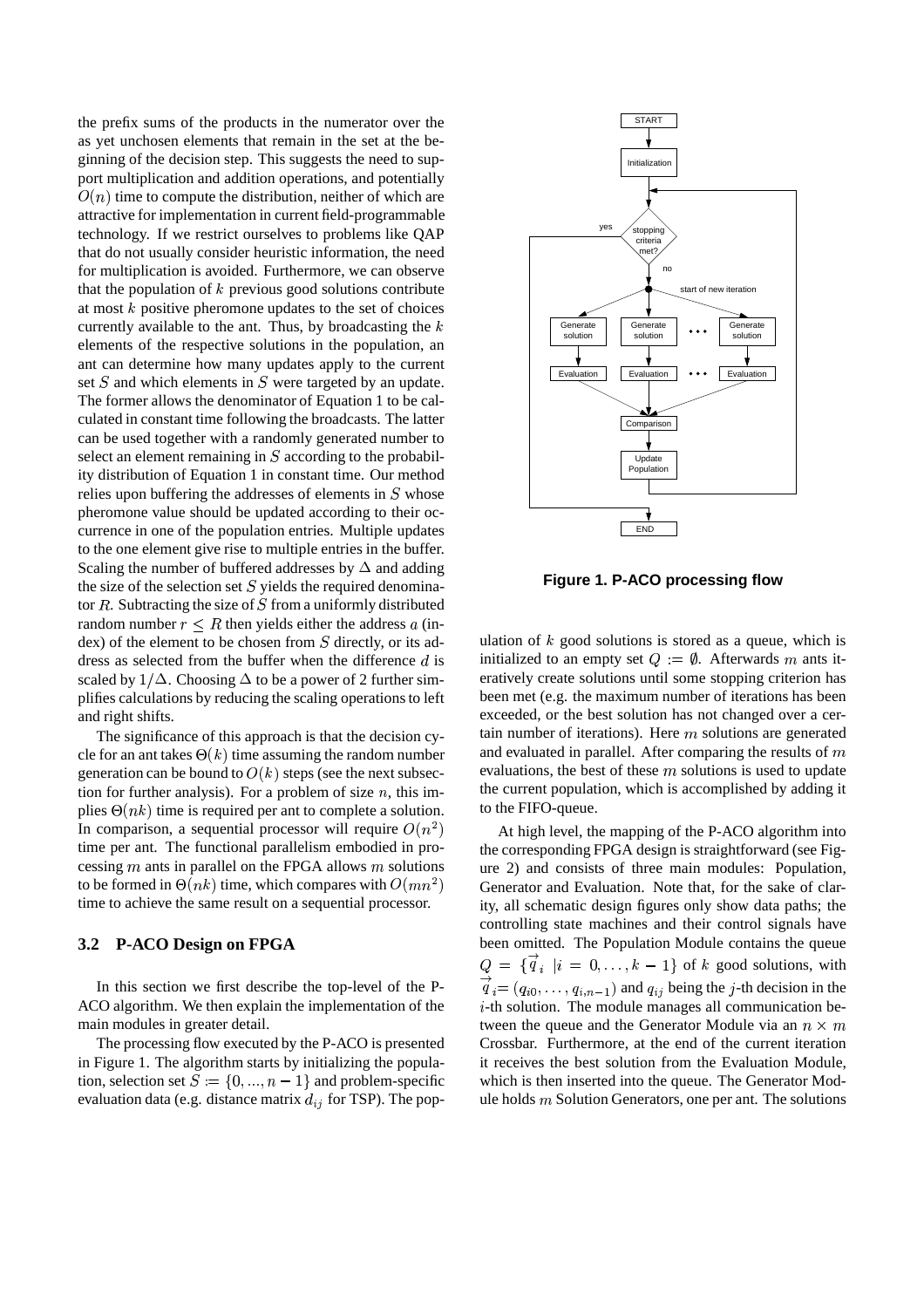are transferred from there to  $m$  parallel Evaluation circuits in the Evaluation Module. It is also possible to have less than  $m$  Solution Generators and Evaluation circuits, which will be discussed in greater detail in Section 4. The evaluation results of these  $m$  solutions are collected in a Comparison block, which chooses the best solution of the current iteration.





#### **3.2.1 Population Module**

The current population of  $k$  good solutions is stored in rows  $(q_{i0},...,q_{i,n-1}), i \in \{0,...,k-1\}$ , one row per solution, with each solution being a permutation of the numbers  $0, \ldots, n-1$ . The Queue is updated by inserting the update solution. If the queue is full prior to insertion, then the oldest solution is removed in order to maintain a constant queue size of  $k$ . In every iteration the Population Module receives  $n-1$  requests for queue columns  $(q_{0j},...,q_{k-1,j})$  from each Solution Generator. A request is encoded as index  $j$  of the required queue column. Since the Solutions Generators need an arbitrary and concurrent access to the queue columns, probable conflicts are avoided by an intermediate  $n \times m$  Crossbar, which establishes the required data bus connections. Queue column elements  $q_{ij}, j \in \{0, ..., k-1\}$ are sent sequentially via the bus connections formed.

#### **3.2.2 Generator Module**

The operating sequence of an individual Solution Generator simulates the behavior of an artificial ant constructing a solution. Each Solution Generator has its own local controlling state machine and can therefore work independently of the other Solution Generators as well as other modules on chip. The flow of instructions executed by a Solution Generator is depicted in Figure 3.

A Solution Generator starts off by filling the selection set S with the numbers  $0, \ldots, n - 1$  and initializing the S-Counter  $c$ , which over the course of the solution finding



**Figure 3. Solution generation**

process will be the index of the last element of the S-Array, i.e. the size of  $S$ , see Figure 4. Afterwards, the first decision cycle starts with the initialization of the counters  $i$ , used for indicating the current solution of the population from



Figure 4. S-Array.  $a_i = i$  is the index of cell  $i$ , and  $s_i$  is the element from  $S$  at this address. **Shaded cells are deactivated, they no longer contain an element of .**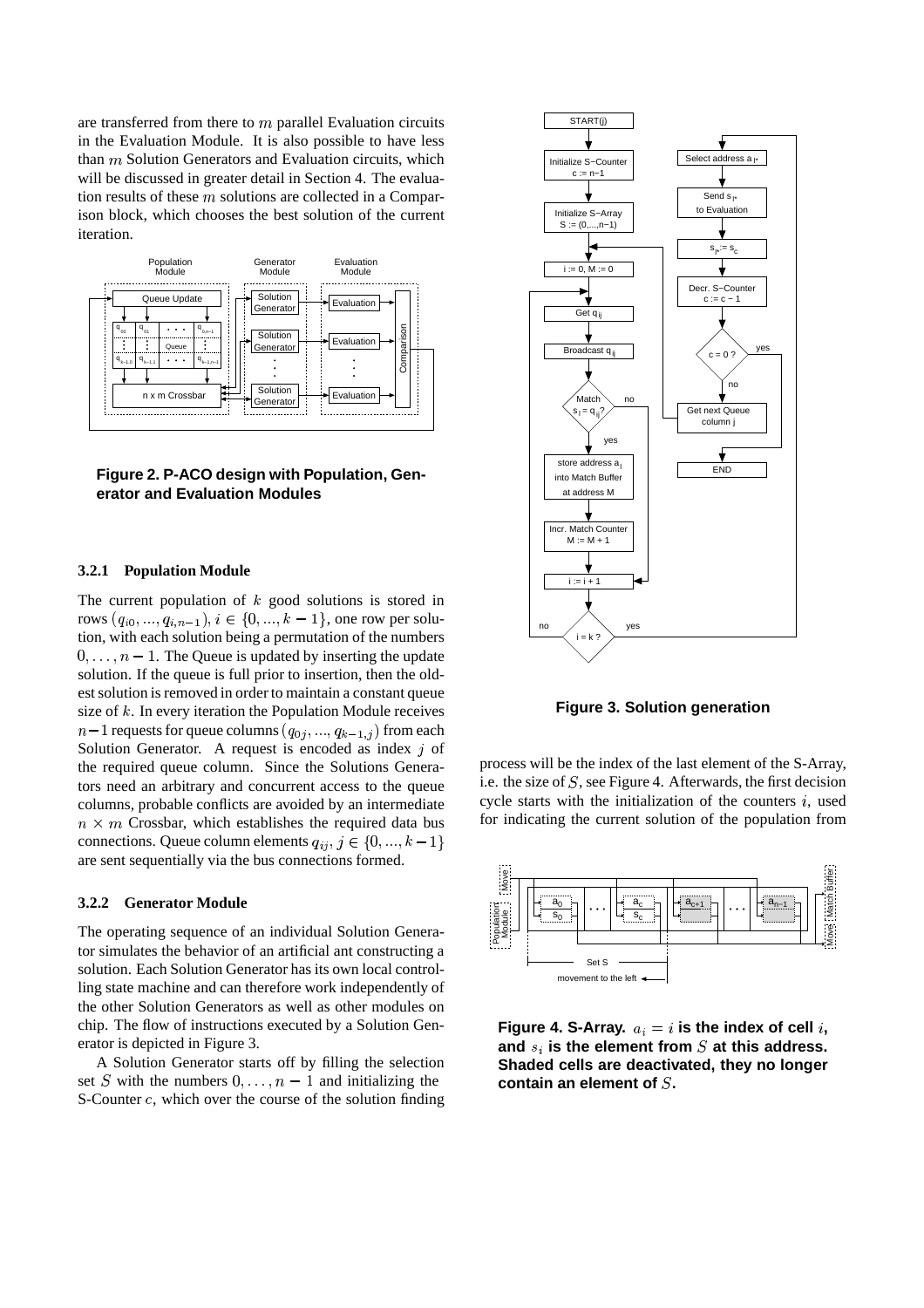which an element is to be read, and  $M$ , which counts the number of matches between elements from the population and selection set  $S$ .

The loop which starts after initialization has the goal of writing those addresses  $a_l$  of elements  $s_l$  which match the elements received from the population from the S-Array into the Match Buffer, see Figures 5 and 6. Note that if an element matches multiple times, its address is also transferred to the Match Buffer multiple times and the  $M$  counter ime to is increased accordingly.



**Figure 5. Solution Generator**



**Figure 6. Match Buffer, shaded area is empty.**

At the end of this loop, the values of  $M$  and  $c$  are transferred to the Selector, see Figure 7. Here, the upper bound  $R$  for the random number  $r$  is calculated and  $r$ drawn uniformly from the interval  $[0, R - 1]$  afterwards. Without large multiplier or divider circuits, it is difficult to draw a random number uniformly from an arbitrary interval. Hardware-based random number generators creating random bits can be used to create random numbers from the interval  $[0, 2<sup>x</sup> - 1]$  by drawing x bits. However, since R ive solution will most likely not be a power of 2, we suggest repeatedly drawing a random number  $r \in [0, R' - 1]$  until  $r < R$ , where  $R' = 2^{\lfloor \log(R) \rfloor}$  is the  $\lceil \log(R) \rceil$  is the smallest power of 2 greater than or equal to R. Let  $p = Prob(r \lt R) = \frac{R}{R'}$  denote the probability of drawing a random number  $r \in [0, R-1]$ , Units where  $\frac{1}{2} < p \leq 1$ . Then the probability of drawing a random number  $r \in [0, R-1]$  after  $z-1$  unsuccessful trials is  $P(Z = z) = p(1 - p)^{z-1}$ , decreasing exponentially in z. Hence, the expected value  $E(Z)$  is

$$
E(Z) = p \sum_{z=1}^{\infty} z(1-p)^{z-1} = \frac{1}{p}.
$$
 (2)

On average, random numbers have to be drawn  $E(Z)$ times, with  $1 \leq E(Z) < 2$ , in order to receive a uniformly distributed random number  $r \in [0, R - 1]$ . The random bits necessary for generating the random number are created with the RNG introduced by Ackermann et al. in [1], which is well suited in terms of quality of the random bits and space requirements. Note that the individual Solution Generators can and probably will take different amounts of time to draw their respective random numbers. However, since each Solution Generator has an independent local controlling state machine, no timing problems arise from this.

Once  $r$  has been generated, we compare the number with  $c$  to determine whether an element from the S-Array or the Match-Buffer has been chosen. If  $r \leq c$ , then  $a_{l^*} = a_r$ is the index of the selected element from  $S$ ; otherwise,  $a_{l^*} = a_{M^*}$ , with  $M^* = l_{(r-c)\gg y}$ , is selected from the Match Buffer, where  $\Delta = 2^y$  is the update value associated with elements in the population. Recall that the Match Buffer consists of the addresses  $\{a_{l_0}, \ldots, a_{l_{M-1}}\}$ . After  $a_{l^*}$ has been determined, the corresponding element  $s_{l^*}$  is read from the S-Array and sent to the Evaluation Module, which is described in Section 3.2.3. Now, all that remains is updating the set  $S$ , decrementing its counter  $c$ , and computing place  $j$  in the population from which the elements of the next cycle will be read, until  $n - 1$  cycles have been completed.



**Figure 7. Selector**

#### **3.2.3 Evaluation Module**

The main role of the Evaluation Module is to assign respective solution qualities to the permutations  $\pi_1, \ldots, \pi_m$  which are constructed by the Solution Generators and, after having received all  $m$  solutions, to pick the best one to be sent to the Population Module as an update to the population stored in the queue. Since there are as many Evaluation Units as there are Solution Generators, there is no problem with addressing or sharing a bus for transferring data. An Evaluation Unit receives the choices made by the Solution Generator in the individual cycles immediately, and can therefore calculate the quality of the solution online, if the problem permits. For TSP for example, every time the current choice, i.e. the next city to visit, is sent to the Evaluation unit, the length of the corresponding edge is added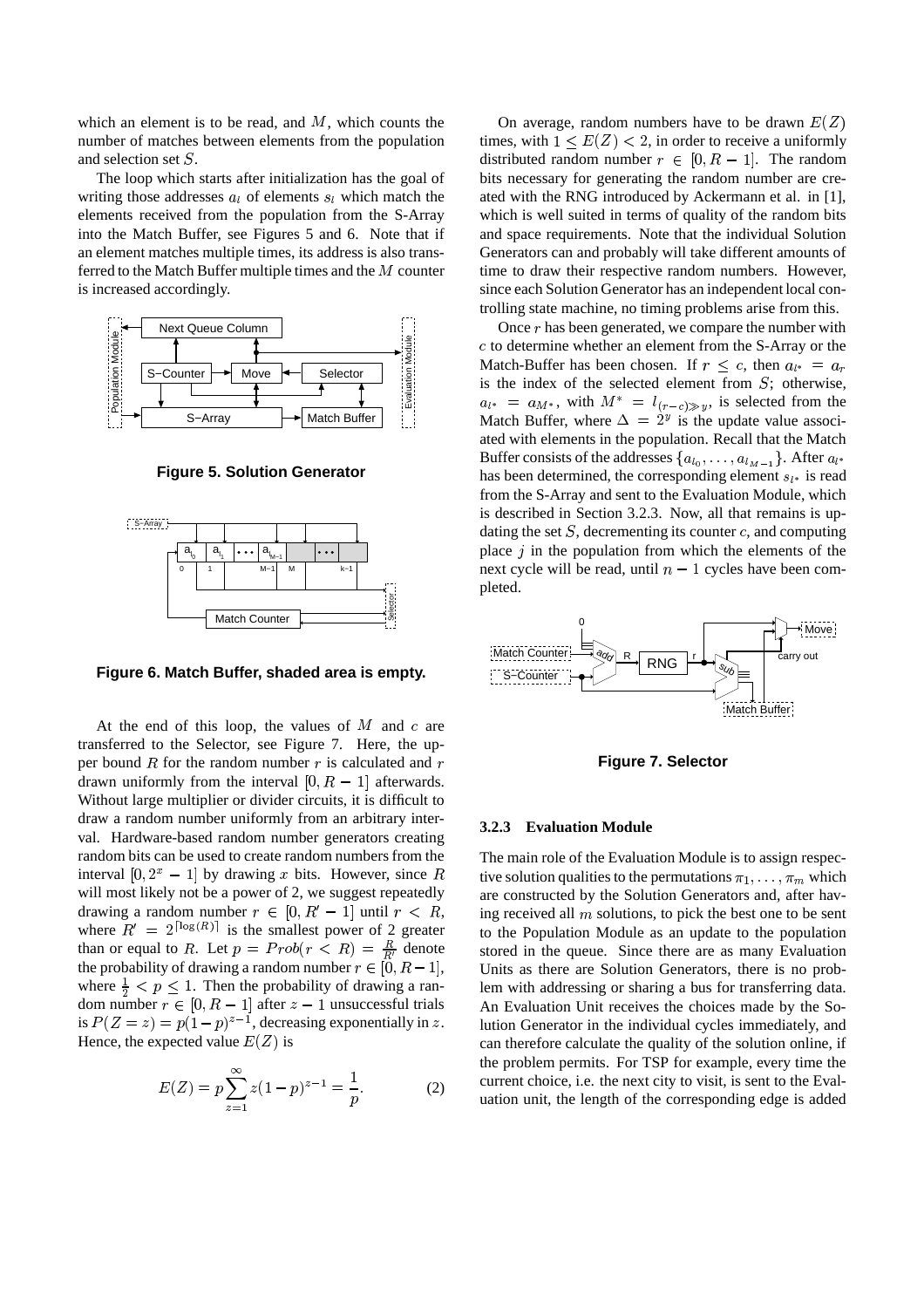to the overall tour length, which is also the solution quality. In QAP, which takes considerably longer to evaluate in the unrestricted case, the newly determined products of flows and distances are added after every new placement of a facility. Most optimization problems in which an optimal permutation is sought admits some form of online quality computation.

Once the entire permutation  $\pi_i$  has been transferred to Evaluation Unit  $i$ , it finishes computing the corresponding solution quality and transfers both the permutation and its quality to a backup array so that Solution Generator  $i$  can immediately start building a new solution. As soon as the Comparison Unit is available, it receives the solution quality of  $\pi_i$  from Evaluation Unit i. If this quality is better than all previous and other currently finished  $\pi_i$  in the same iteration, the permutation is transferred to the Comparison Unit. Note that the Evaluation Units can deliver their solutions asynchronously since the generation of random numbers might take a different amount of time in the Solution Generators. After the Comparison Unit has determined which of the past m solutions is best, it forwards this solution  $\pi^*$ to the Population Module to update the population.

# **3.3 Area Requirements**

So far the P-ACO design has been explained on a rather abstract level. In this section we present implementation ideas for some selected partial circuits together with the corresponding estimates on the required FPGA resources. We assume targeting a Virtex device of at least size XCV300.

#### **3.3.1 S-Array cell**

As described before, an S-Array consists of  $n$  cells (S-Cells). Each of them keeps two integer values, an address value  $a$  and a value  $s$  being a member of choice set . Both values are supposed to be encoded as vectors of  $N = \log n$  bits. For an S-Cell, it is desirable to store a and



**Figure 8. S-Cell circuit matching queue ele**ment broadcasts q against s-values

s in flip-flops to allow reading and writing in constant time - the alternative, which is to store in LUTs, would result in  $\Theta(N)$  cycles for reading and writing. Previous observation implies that  $N/2$  slices are needed to store either a or s, and a vertical arrangement facilitates a comparison with the broadcast value  $q$ .

Refer to Figure 8 for a Virtex CLB configuration that allows 2-bit values that are broadcast on horizontal wires (singles or hex) to be matched within a CLB. In this circuit 2 bits of s are stored in flip-flops. All local match signals  $MS<sub>i</sub>$  are accumulated along the fast carry logic resources to create a wired AND. For the bottom-most CLB  $C$ *in* is initialized to 1. The overall match signal  $MS^*$  is output on the *Cout* port of the top-most CLB.  $MS^*$  is fed back, thereby spanning the complete column.



# **Figure 9. Circuit propagating address values to the Match Buffer**

Figure 9 depicts a Virtex CLB configuration that will propagate address value  $a$  from a flip-flop along single wires W horizontally spanning a row of CLBs. The function of



**Figure 10. Top-most S-Cell circuit combining match and propagation functionality**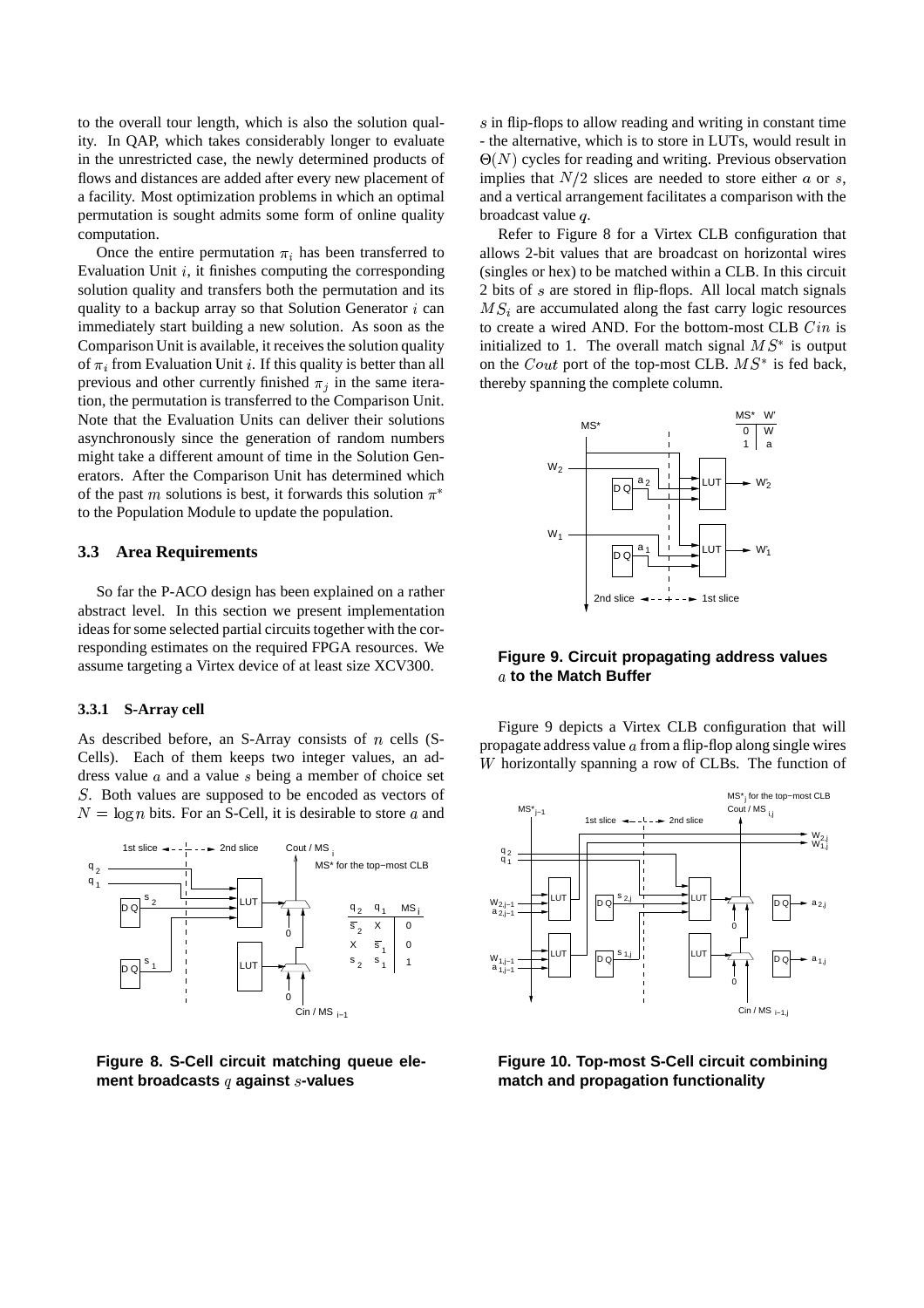the LUTs is to form a CREW-bus through  $n$  S-Cells. Again  $N/2$  circuits per S-Cell have to be vertically aligned in a column to be able to create a bus segment of width  $N$ . which i

A partial S-Cell circuit is shown in Figure 10, which matches broadcast bits  $q$  with element  $s$  and forwards address bits . We estimate 2-3 CLBs are therefore required to provide the functionality needed to support 2 bits of an a-s-pair. Since  $N/2$  rows are needed for N bits, in total  $Nn$  Two examp to  $1.5 \cdot Nn$  CLBs are necessary to form an S-Array.

## **3.3.2 Match Buffer**

The Match Buffer consists of a Match Counter and memory circuitry to store up to k integer values  $(a_1, ..., a_{M-1})$  of size N bits with  $M \leq k$ . Since in practical applications values for  $k$  are usually less than 10, the storage part can efficiently implemented by configuring LUTs as RAM blocks  $RAM_i = (R_{i,0}, ..., R_{i,15})$  with a capacity of 16 bits per block. Let  $a_i = (a_{i,0}, ..., a_{i,N-1})$  with  $0 \le i \le M-1$ be the bit representation of an integer value. We propose storing integer values in a distributed fashion:  $RAM_{j}$  =  $(a_{0,j},..., a_{M-1,j})$ , where  $0 \le j \le N-1$ . Since the integer values are accessed only sequentially, this method allows bit-parallel read and write operations in constant time and a total area consumption of  $N/4$  CLBs. For very small k, however, matches should rather be stored in block RAM, if available. The Match Counter requires at most 1 CLB considering usual parameter settings for  $k$  (see [6]).

#### **3.3.3 Selector**

Building the Selector requires an  $N'$ -bit adder, an  $N' + 1$ bit random number generator and an  $N' + 1$ -bit subtracter, where  $N' = \max(\log k + y, N)$ , so that in total  $\Theta(N')$ CLBs are required for these structures with single wire delays.

# **4 Modifications**

This section deals with modifications to the architectural schematic for P-ACO on an FPGA described in Section 3. Specifically, we will propose a technique for reducing the space needed by the P-ACO algorithm and discuss how to enable the algorithm to use heuristic information.

#### **4.1 Space Constraints**

Depending on the size of the FPGA designated for mapping the P-ACO algorithm, we will at some point be dealing with problem instances too large to fit the entire algorithm as introduced in Section 3. Specifically, the "height" of the P-ACO algorithm increases only logarithmically with  $n$  while the "width" increases in a linear fashion, resulting in an increasingly flat rectangle shape as a basic structure. Then, fitting the algorithm can be accomplished by folding, which is standard technique for this kind of problem.

 $n$  Two examples for this modification are given in Figure 11. Another method to make better use of the available space takes into account the fact that the selection set  $S$  decreases in size over time. It is possible at certain points in time to move the currently active selection sets to smaller rows.



 $\leq M-1$  the part of the row which holds the set  $S$ . **Figure 11. Example of 2- resp. 4-row configuration with decreasing size. The gray area is**

The 2/4-row configurations in Figure 11 save 25/37.5% space at the cost of having the simulated ants be in different stages of completion due to their respective starting delays. The left side shows all rows after a new ant was started, the right side the moment just before the sets are shifted down and a new ant starts. Note that the shorter rows could be rearranged to make the layout more compact.

#### **4.2 Heuristic Information**

glected in the basic layout described in Section 3 is the use Another aspect of ant algorithms in general that was neof heuristic information about the problem instance. In this subsection, we describe a method of utilizing heuristic information without giving up the  $O(k)$  cycle length of our FPGA implementation of the P-ACO algorithm.

> The method for increasing the probability that an element be chosen is by repeating this element in a separate buffer associated with a higher weight per entry, as described in Section 3. Implementing this approach for heuristic information poses two problems: heuristic values are generally real-valued, and they exist for all elements of the set S, not just an  $O(k)$  size subset.

We propose to transform a heuristic-vector  $\eta \in \mathbb{R}^n$ , e.g. the distances from one city to all others in TSP, into a set of element-vectors  $\{\eta'_1, \ldots, \eta'_h\}$  with  $\eta'_i \in [0, n-1]^k$ , where each vector  $\eta_i'$  holds elements which have a high heuristic value. The following method is proposed:

- 1) Calculate  $\delta = \frac{1}{n} \sum_{i=1}^n \eta_i$ .
- 2) do the following  $n$  times